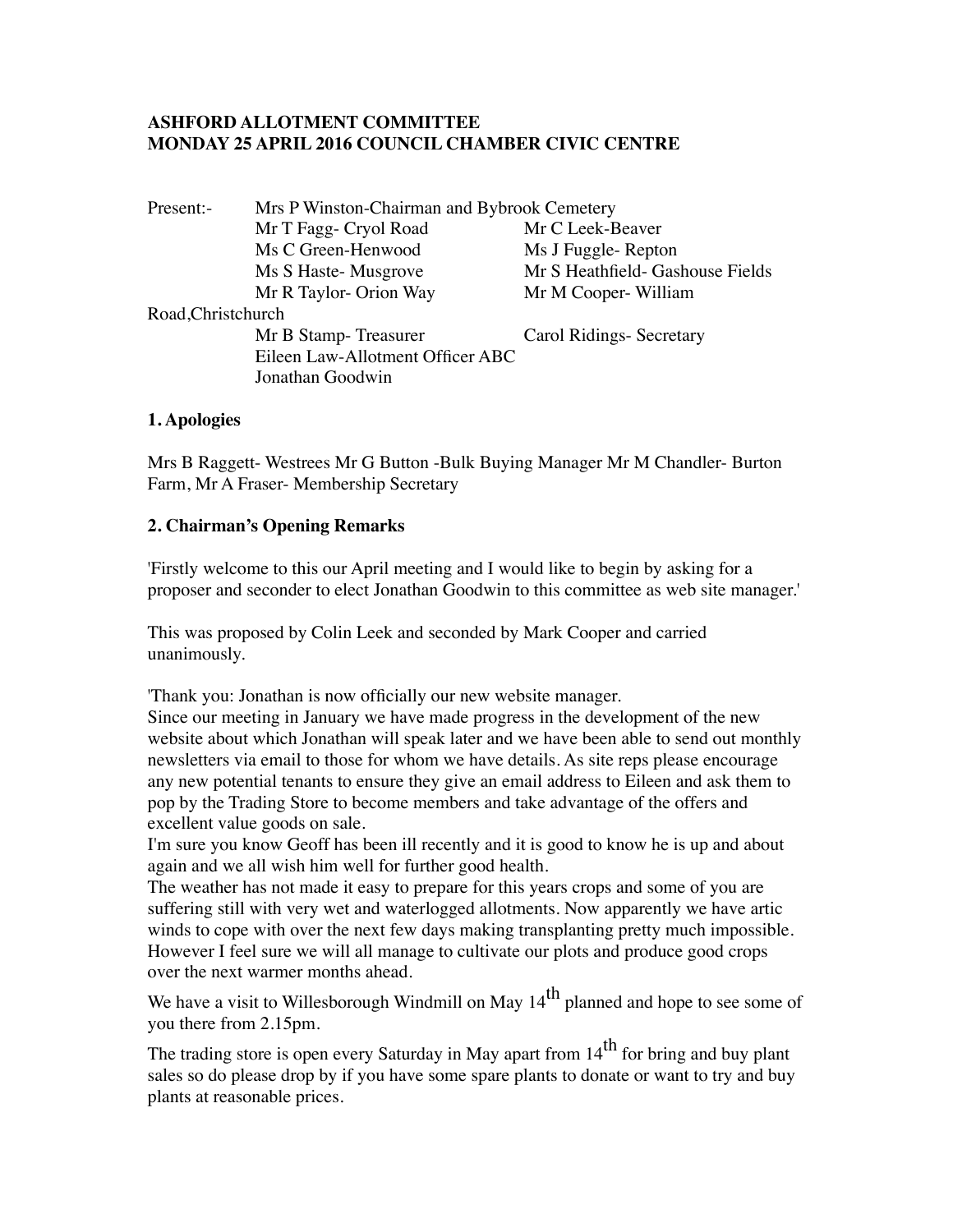Over the next months we have our annual plot judging, Pilgrims hospice fête, and the summer show to look forward to, so I hope to see as many of you and your tenants as possible during the summer. Good Gardening'

### **3. Minutes**

On the second page of the minutes -the new constitution rules were all formally and unanimously agreed. There has been correspondence from one tenant who may be seeking to challenge the vote and change of rules as so few of the society members were present at the AGM, and therefore the vote was not correct. The Chairman has sent the tenant an email to explain that at the meeting there was a quorum and everything was correct.

Minutes agreed.

#### **4. Bulk Buying Manager's Report**

There have been a good few weeks in the Trading store, it has been very busy, with sales of between £200- £500 per Saturday.

#### **5. Treasures report**

Over the last month stock in the Trading Store has been replaced, approx £2000 spent on compost, therefore the account is low at £500 with £95 in the cash box, and £2700 in the second account.

#### **7. Publicity Officer's Report**

#### **8 Membership Secretary's Report and Show Secretary's report**

Please see attached.

The Chairman explained that she had purchased some tools at the recent Wilkinson's evening opening at a low price for prizes.

#### **9. Report of the Allotment Officer**

As of April there were 79 people on the waiting list with 17 plots vacant. There are 527

tenancies and 558 tenants. Some plots are under offer. Between 1<sup>st</sup> February and 24 th April 13 new plots have been let and 18 terminated, so the situation is very fluid. The fencing has been completed at Westrees and tree work and fencing at William Road. The fence along the alleyway at Christchurch is being replaced.

Water on all sites will be turned on in the next few weeks, Eileen will do it personally. From this year water will be turned on from 1 May until 1 October. It appears that water is being turned on by allotment holders.

Eileen is currently measuring all plots so that people will pay for what they have. Most plots are slightly under sized but some are over. There needs to be a discussion over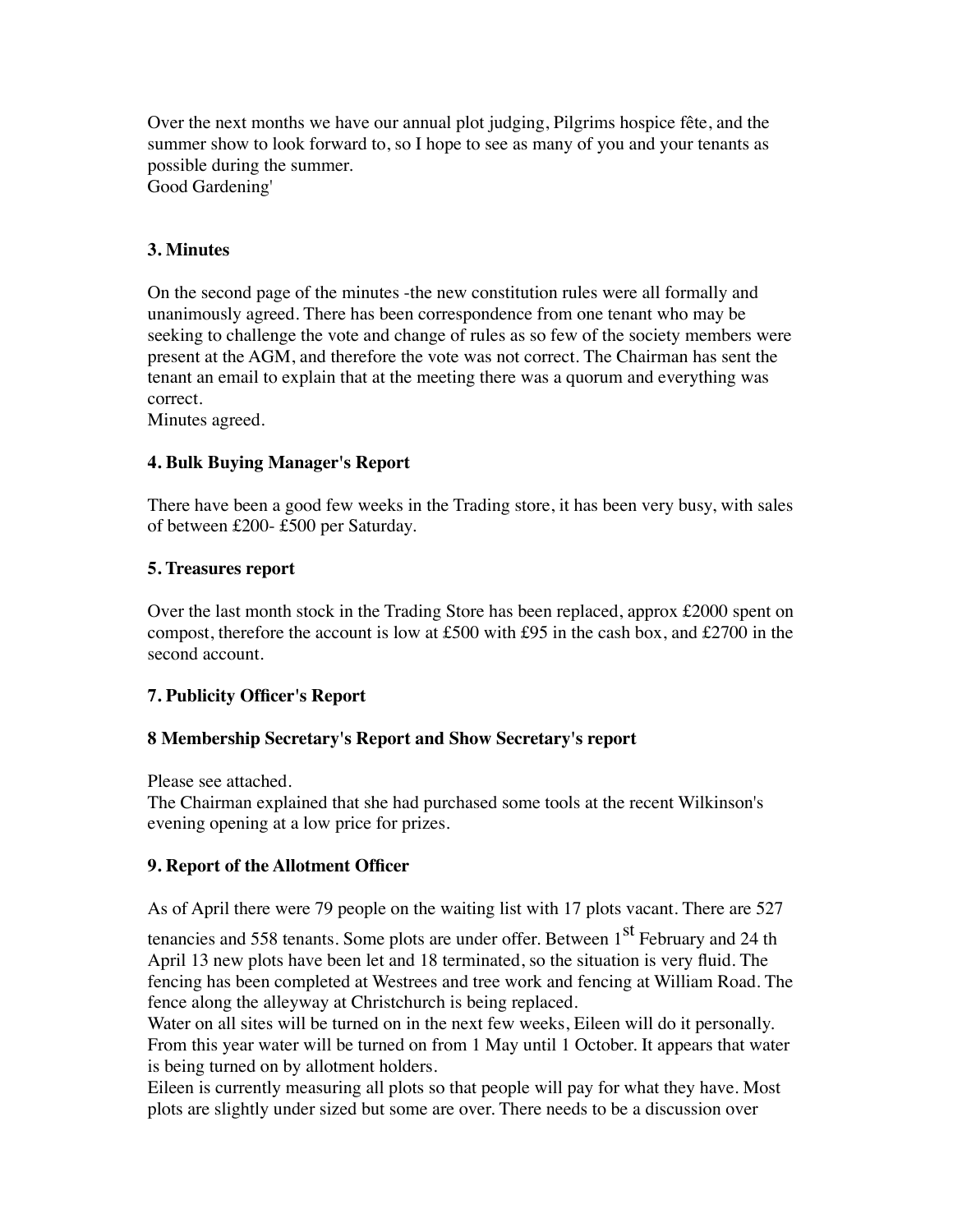whether invoices will be changed this year.

Locks cost £64, they are waterproof, however people are using oil in them which is ruining them. If this continues the Council may have to charge the allotment society for replacements. Eileen has supplies of graphite powder which can be obtained.

# **10. Report of Website Manager**

All key information has been taken from the old website and placed on the new site, together with price lists from the trading store.

All minutes of meetings will be put on.

Anyone can e mail announcements using a template that has been provided. Jonathan can e mail trading store members, and allotment holders. Eileen will provide Jonathan with further e mail addresses.

The Chairman explained that they are looking to set up a twitter account.

#### **11. Site representatives report**

Cryol- 1 vacant plot, it has been offered to one person. Plot 16b has not been worked yet. There is a dog problem. Eileen is happy for a sign on the notice board to say that dogs should be kept on a short leads. This will also be included in the newsletter.

William Road- Thanks to Eileen for phase 1 of the fencing. There is concern about a  $\frac{1}{2}$ plot being used for growing wild flowers for bees and butterflies. It was explained that the tenancy says that 75% has to be cultivated.

All the bins are being used for water storage.

The pathways are not being cut, this also needs to go on the web site to remind tenants to maintain and keep their paths tidy.

Henwood- There is concern about non cultivation of some plots. Rubbish is collecting around the shed. A sign will be put on the notice board.

Gashouse Fields- Approx 7-8 people have had non cultivation letters.

Repton- Ms Fuggle explained that Bill and Fred used to cut the grass between plots and it appears that the Council does not cut any paths. Eileen will look into this.

Beaver- 1 non cultivation letter

Musgrove- A few non cultivation letters. The walnut tree is dropping lots of branches, this will be looked at. There may also be a water leak.

Bybrook -Concern over three plots where there has been no work. The hedging has been cut. The water tap has been manoeuvred so that it doesn't drain into the tank.